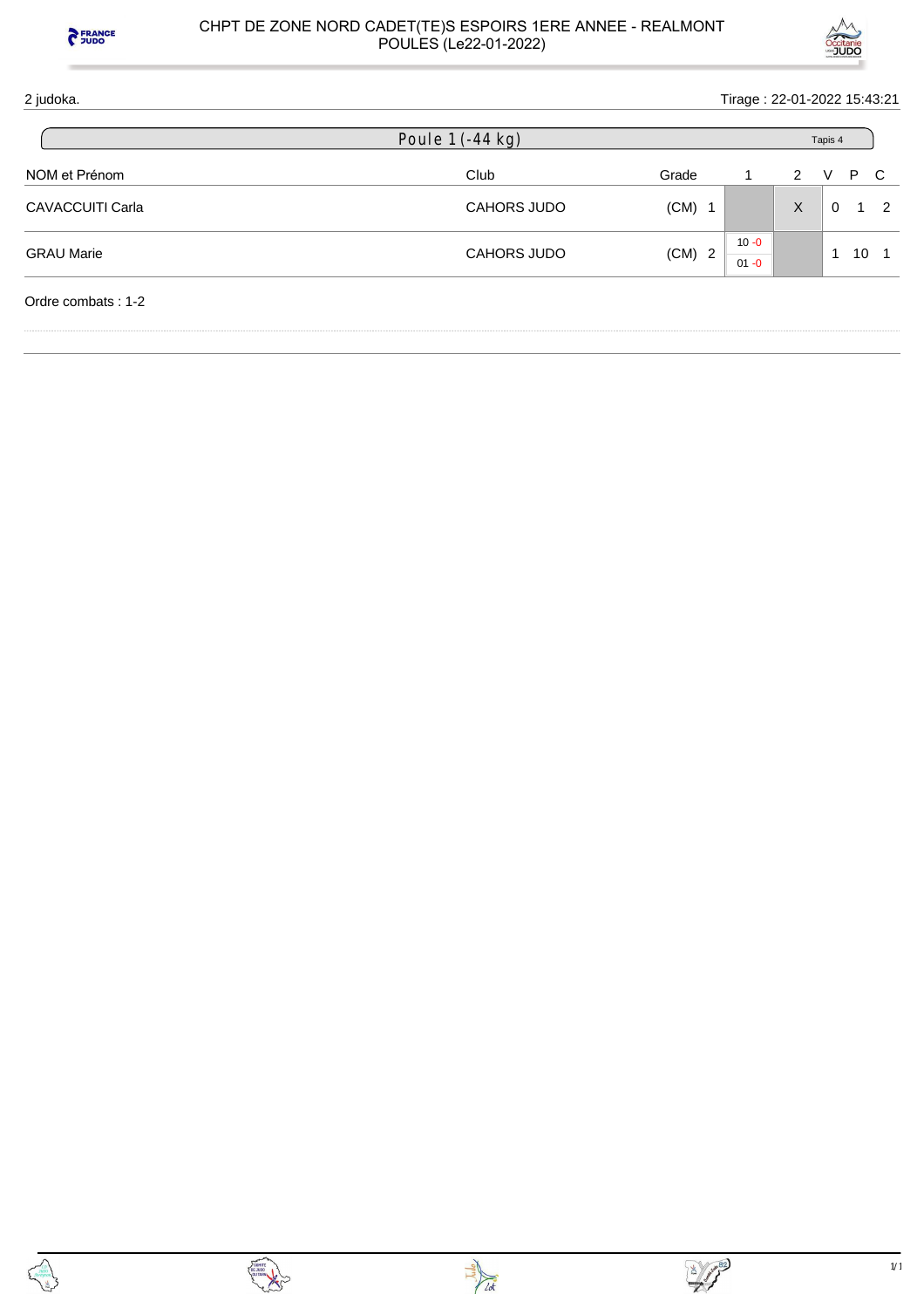

# 3 judoka. Tirage : 22-01-2022 15:47:10

| Poule 1 (-52 kg)             |                        |          |                      |   | Tapis 1              |   |     |                |  |  |
|------------------------------|------------------------|----------|----------------------|---|----------------------|---|-----|----------------|--|--|
| NOM et Prénom                | Club                   | Grade    |                      | 2 | 3                    | V | P C |                |  |  |
| RIBOUD--CHATARD Eva          | <b>J.C.BEAUMONTOIS</b> | $(CM)$ 1 |                      | X | X                    | 0 |     | 0 <sup>3</sup> |  |  |
| <b>PARIS Lea</b>             | J RODEZ AVEYRON        | $(CM)$ 2 | $10 - 0$<br>$00 - 0$ |   | $10 - 0$<br>$01 - 0$ | 2 | 20  |                |  |  |
| <b>FRUGIER Marine</b>        | <b>GAILLAC FUJIKAI</b> | $(CM)$ 3 | $10 - 0$             | X |                      |   |     | $11\quad 2$    |  |  |
|                              |                        |          | $00 - 0$             |   |                      |   |     |                |  |  |
| Ordre combats: $1-2$ 2-3 1-3 |                        |          |                      |   |                      |   |     |                |  |  |



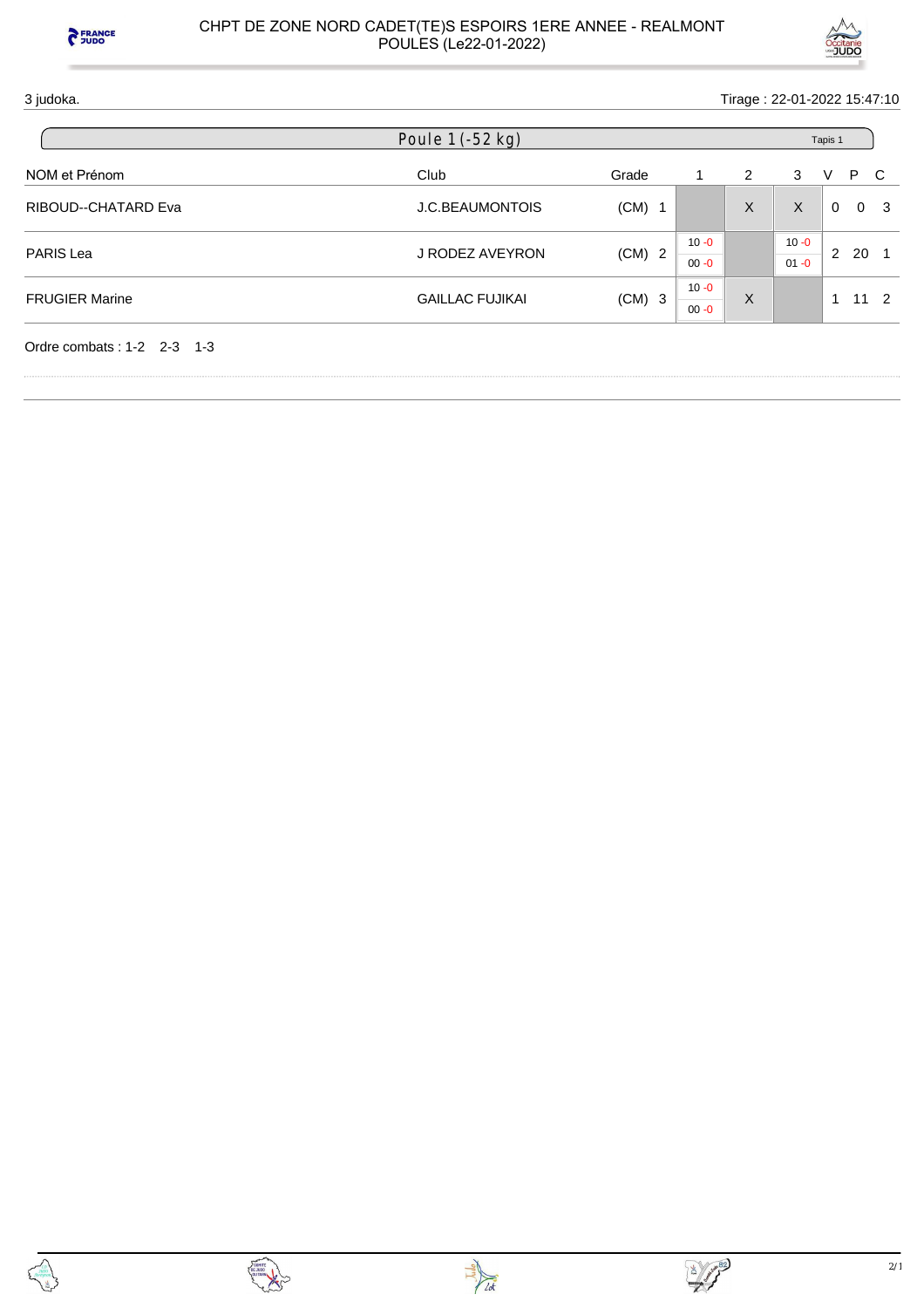



4 judoka. Tirage : 22-01-2022 15:47:37

|                          | Poule 1 (-57 kg)       |          |                      |                      |                      |                      | Tapis 3        |                 |   |
|--------------------------|------------------------|----------|----------------------|----------------------|----------------------|----------------------|----------------|-----------------|---|
| NOM et Prénom            | Club                   | Grade    | 1                    | 2                    | 3                    | 4                    | V              | P C             |   |
| <b>COUSINIE Penelope</b> | A.M.L. 81              | $(CM)$ 1 |                      | $00 - 0$<br>$00 - 0$ | X                    | $10 - 0$<br>$00 - 0$ | $\mathbf{2}$   | 10 <sub>3</sub> |   |
| <b>DUTHEN Marion</b>     | J RODEZ AVEYRON        | $(CM)$ 2 | $\times$             |                      | $10 - 0$<br>$00 - 0$ | $10 - 0$<br>$00 - 0$ | $\overline{2}$ | 20 1            |   |
| <b>MAREZ Emily</b>       | <b>GAILLAC FUJIKAI</b> | $(CM)$ 3 | $10 - 0$<br>$00 - 0$ | X                    |                      | $10 - 0$<br>$00 - 0$ | $\mathbf{2}$   | 20 <sub>2</sub> |   |
| <b>CAVALIE Estelle</b>   | JC Montbazens          | $(CV)$ 4 | $\sf X$              | X                    | X                    |                      | $\Omega$       | $\Omega$        | 4 |



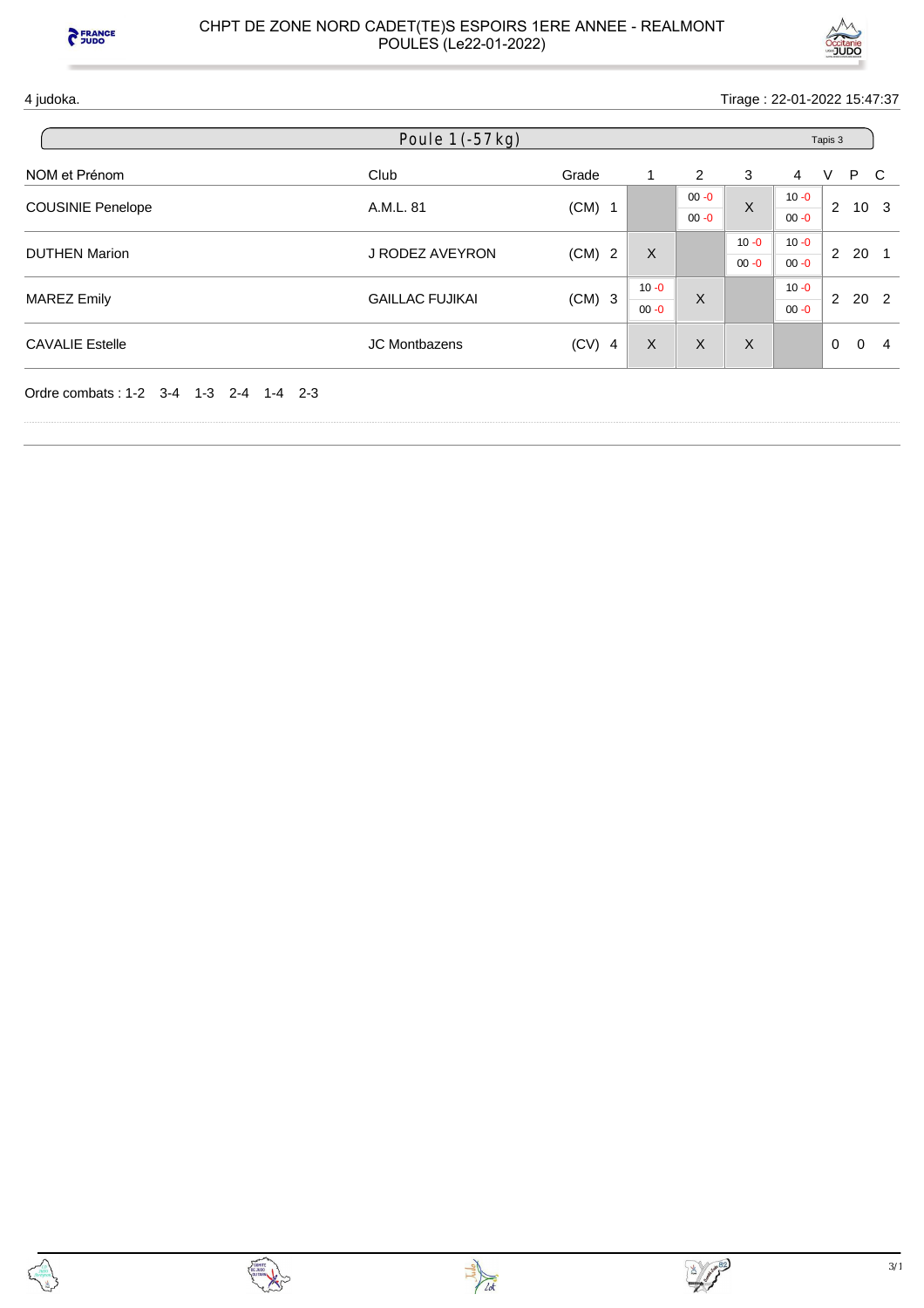



 **---------------------------------------------------------------** 

**CAHU Maelys** SCNEGREPELISSE CAHU M.

Cadet F -63 kg Nb. Judoka : 1 Tirage : 22-01-2022 15:48:01

|                    | <b>CLASSEMENT</b>      |  |
|--------------------|------------------------|--|
| <b>CAHU Maelys</b> | <b>SC NEGREPELISSE</b> |  |



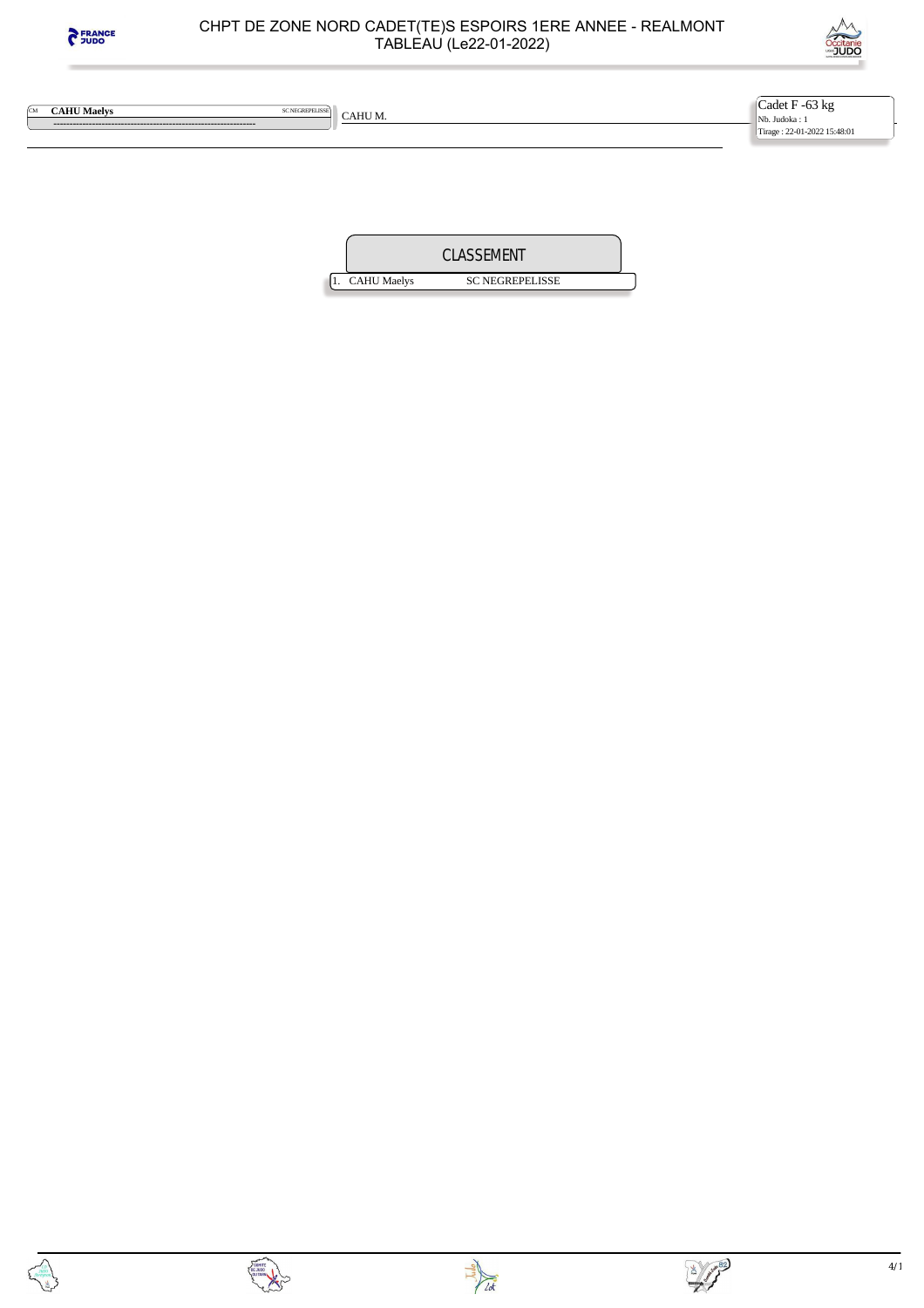



**EXECUTIVE ALOIS FICKINGER ALOIS FICKINGER A.** 

 **---------------------------------------------------------------** 

Cadet M -46 kg Nb. Judoka : 1 Tirage : 22-01-2022 13:34:18

|                        | CLASSEMENT             |  |
|------------------------|------------------------|--|
| <b>FICKINGER Alois</b> | <b>I RODEZ AVEYRON</b> |  |





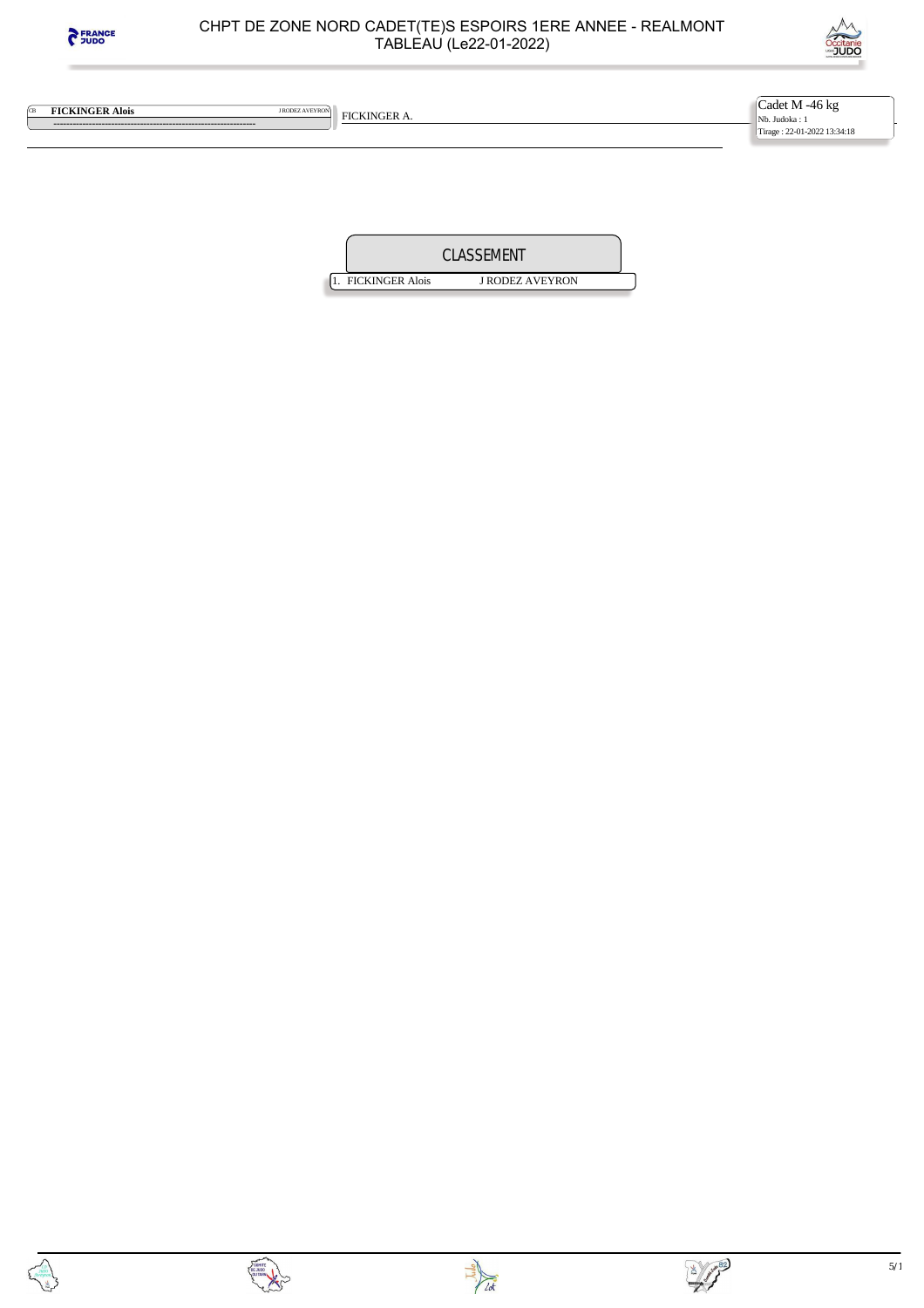



**WEDEFINGTHERE IN THE COLYNISITY OF A VOLYNISITY OF A VOLYNISITY D. VOLYNISITY** D.

 **---------------------------------------------------------------** 

Cadet M -50 kg Nb. Judoka : 1 Tirage : 22-01-2022 13:37:35

|                       | CLASSEMENT          |  |
|-----------------------|---------------------|--|
| <b>VOLYNKIN Danil</b> | <b>JC.PUYGOUZON</b> |  |



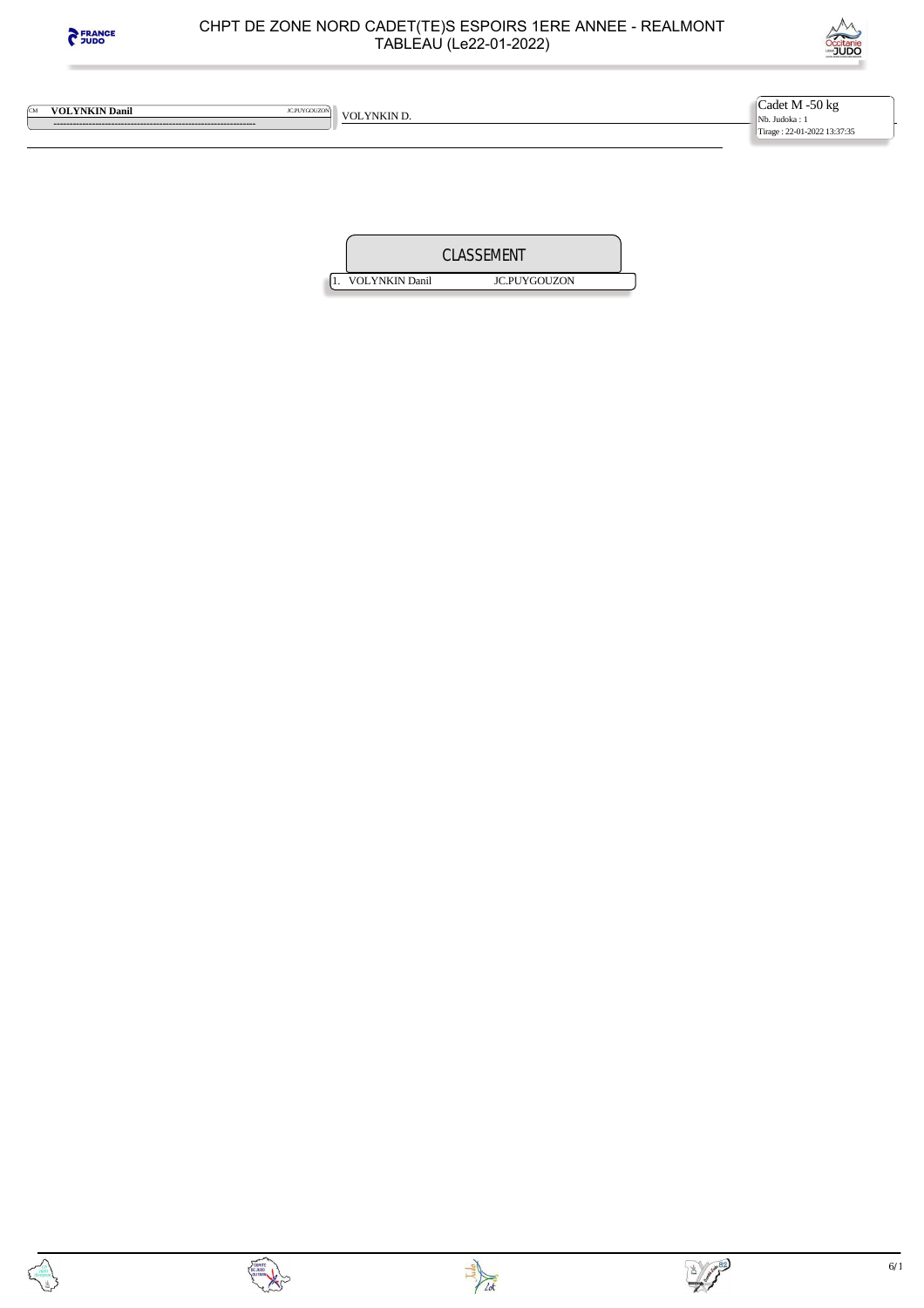



5 judoka. Tirage : 22-01-2022 13:37:47

| Poule 1 (-55 kg)                     |                                               |          |              |          |   |                                                    |          | Tapis 4  |              |    |  |  |
|--------------------------------------|-----------------------------------------------|----------|--------------|----------|---|----------------------------------------------------|----------|----------|--------------|----|--|--|
| NOM et Prénom                        | Club                                          | Grade    | 1            | 2        | 3 | $\overline{4}$                                     | 5        | V        | P C          |    |  |  |
| MARCENAC Hugo                        | <b>FIGEAC JUDO</b>                            | $(CM)$ 1 |              | $10 - 2$ | X | $01 - 0$                                           | $00 - 1$ | 3        | $11 \quad 2$ |    |  |  |
|                                      |                                               |          |              | $00 - 1$ |   | $00 - 1$                                           | $00 - 0$ |          |              |    |  |  |
| <b>BASSET Elios</b>                  | J RODEZ AVEYRON                               | $(CM)$ 2 | X            |          | X | $10 - 0$                                           | $11 - 0$ |          | $2\ 20\ 3$   |    |  |  |
|                                      |                                               |          |              |          |   | $00 - 1$                                           | $00 - 0$ |          |              |    |  |  |
|                                      |                                               |          | $10 - 0$     | $10 - 0$ |   | $10 - 0$                                           | $10 - 0$ |          |              |    |  |  |
| <b>CARDOLLE OLIVIER Sandro</b>       | <b>JUDO CLUB REALM</b>                        | $(CM)$ 3 | $00 - 0$     | $00 - 0$ |   | $\overline{4}$<br>$00 - 0$<br>$00 - 0$<br>$10 - 0$ | 40 1     |          |              |    |  |  |
|                                      |                                               |          |              |          |   |                                                    |          | 1        |              |    |  |  |
| <b>BERTON Jeremie</b>                | <b>JUDO VILLEFRANC</b>                        | $(CM)$ 4 | X            | X        | X |                                                    | $00 - 1$ |          | $10 \quad 4$ |    |  |  |
| <b>THOMAS Milan</b>                  | <b>JUDO VILLEFRANC</b>                        | $(CM)$ 5 | $\mathsf{X}$ | X        | X | X                                                  |          | $\Omega$ | $\mathbf 0$  | -5 |  |  |
| 1-2 3-4<br>Ordre combats: 4-5<br>1-5 | $2 - 3$<br>$3-5$ $2-4$ $1-3$ $2-5$<br>$1 - 4$ |          |              |          |   |                                                    |          |          |              |    |  |  |



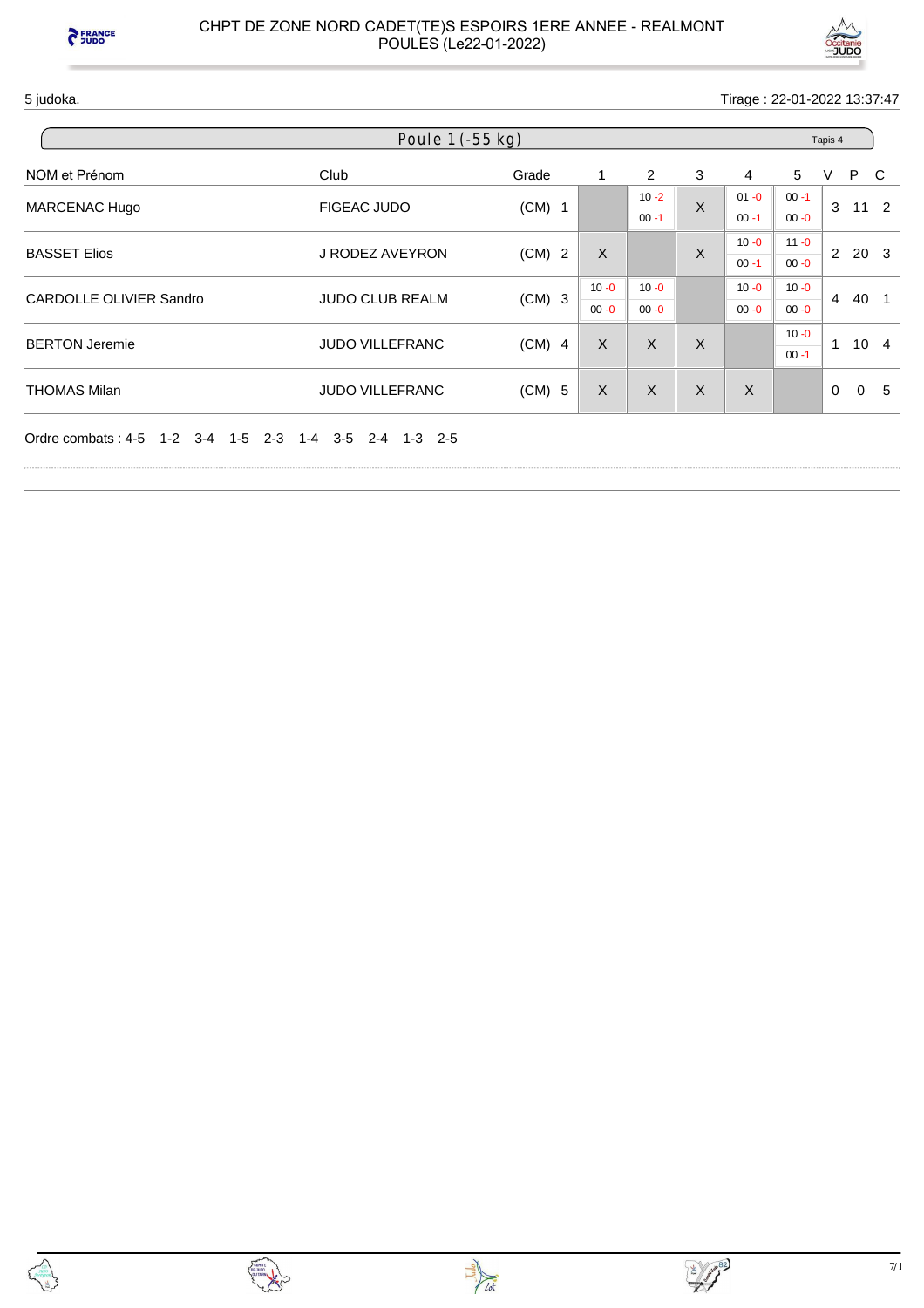



4 judoka. Tirage : 22-01-2022 13:35:18

|                             | Poule $1$ $(-60$ kg)   |          |          |   |          |          | Tapis 3                                    |              |                |
|-----------------------------|------------------------|----------|----------|---|----------|----------|--------------------------------------------|--------------|----------------|
| NOM et Prénom               | Club                   | Grade    | 1        | 2 | 3        | 4        | V                                          | P C          |                |
| <b>FABRE Timeo</b>          | A.M.L. 81              | $(CM)$ 1 |          | X | $\sf X$  | X        | $\mathbf 0$                                | $\mathbf{0}$ | $\overline{4}$ |
|                             |                        |          | $10 - 0$ |   | $10 - 0$ | $10 - 0$ |                                            |              |                |
| <b>SALGUES Louis</b>        | J RODEZ AVEYRON        | $(CM)$ 2 | $00 - 0$ |   | $00 - 0$ | $00 - 0$ |                                            |              |                |
| <b>SOUILLE Timothe</b>      | FIGEAC JUDO            | $(CM)$ 3 | $10 - 0$ | X |          | X        |                                            |              |                |
|                             |                        |          | $00 - 0$ |   |          |          | 3<br>1<br>$\overline{2}$                   |              |                |
| <b>BRESSON DULIEU Oscar</b> | <b>J.C.BEAUMONTOIS</b> | $(CM)$ 4 | $10 - 0$ | X | $10 - 0$ |          |                                            |              |                |
|                             |                        |          | $00 - 0$ |   | $00 - 0$ |          | 30 <sub>1</sub><br>10 <sub>3</sub><br>20 2 |              |                |

Ordre combats : 1-2 3-4 1-3 2-4 1-4 2-3



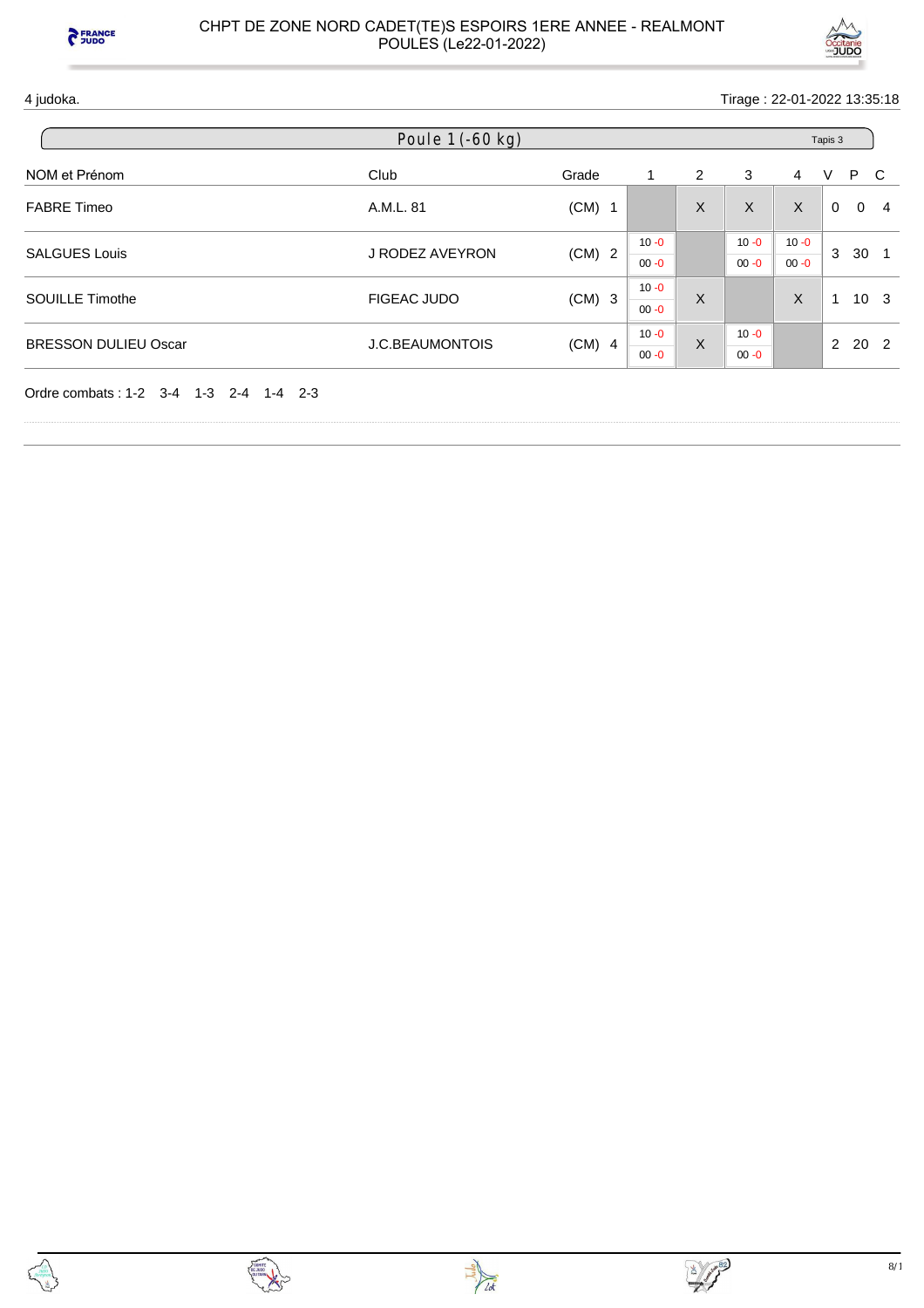



6 judoka. Tirage : 22-01-2022 13:35:43

| Poule 1 (-66 kg)    |                     |          |          |   | Tapis 4              |          |          |                 |  |
|---------------------|---------------------|----------|----------|---|----------------------|----------|----------|-----------------|--|
| NOM et Prénom       | Club                | Grade    |          | 2 | 3                    | V        | P.       | - C             |  |
| NEKKACHE Mustapha   | <b>BUDOKAN 81</b>   | $(CM)$ 1 |          | X | $10 - 1$<br>$00 - 1$ |          |          | 10 <sub>2</sub> |  |
| <b>THOR Matthew</b> | EIDOKAN CASTRES     | $(CM)$ 2 | $01 - 0$ |   | $10 - 0$             | 2        | 11       |                 |  |
|                     |                     |          | $00 - 0$ |   | $00 - 0$             |          |          |                 |  |
| <b>DUGAS Mathis</b> | <b>JC VERDUNOIS</b> | $(CV)$ 3 | X        | X |                      | $\Omega$ | $\Omega$ | - 3             |  |

Ordre combats : 1-2 2-3 1-3

|                            | Poule 2 (-66 kg)       |          |                      | Tapis 4  |                      |             |                 |
|----------------------------|------------------------|----------|----------------------|----------|----------------------|-------------|-----------------|
| NOM et Prénom              | Club                   | Grade    |                      | 2        | 3                    | V           | P.<br>-C        |
| DEPOMMIER Julien           | <b>BUDOKAN 81</b>      | $(CM)$ 1 |                      | $\times$ | $10 - 0$<br>$00 - 0$ | и           | 10 <sub>2</sub> |
| <b>GERAUD Nathan</b>       | <b>JUDO BASSIN AVE</b> | $(CM)$ 2 | $10 - 0$<br>$00 - 0$ |          | $10 - 0$<br>$00 - 0$ | 2           | 20              |
| <b>ALLEMAND Firmin</b>     | <b>JUDO VILLEFRANC</b> | $(CM)$ 3 | X                    | $\times$ |                      | $\mathbf 0$ | $\Omega$<br>-3  |
| Ordre combats: 1-2 2-3 1-3 |                        |          |                      |          |                      |             |                 |



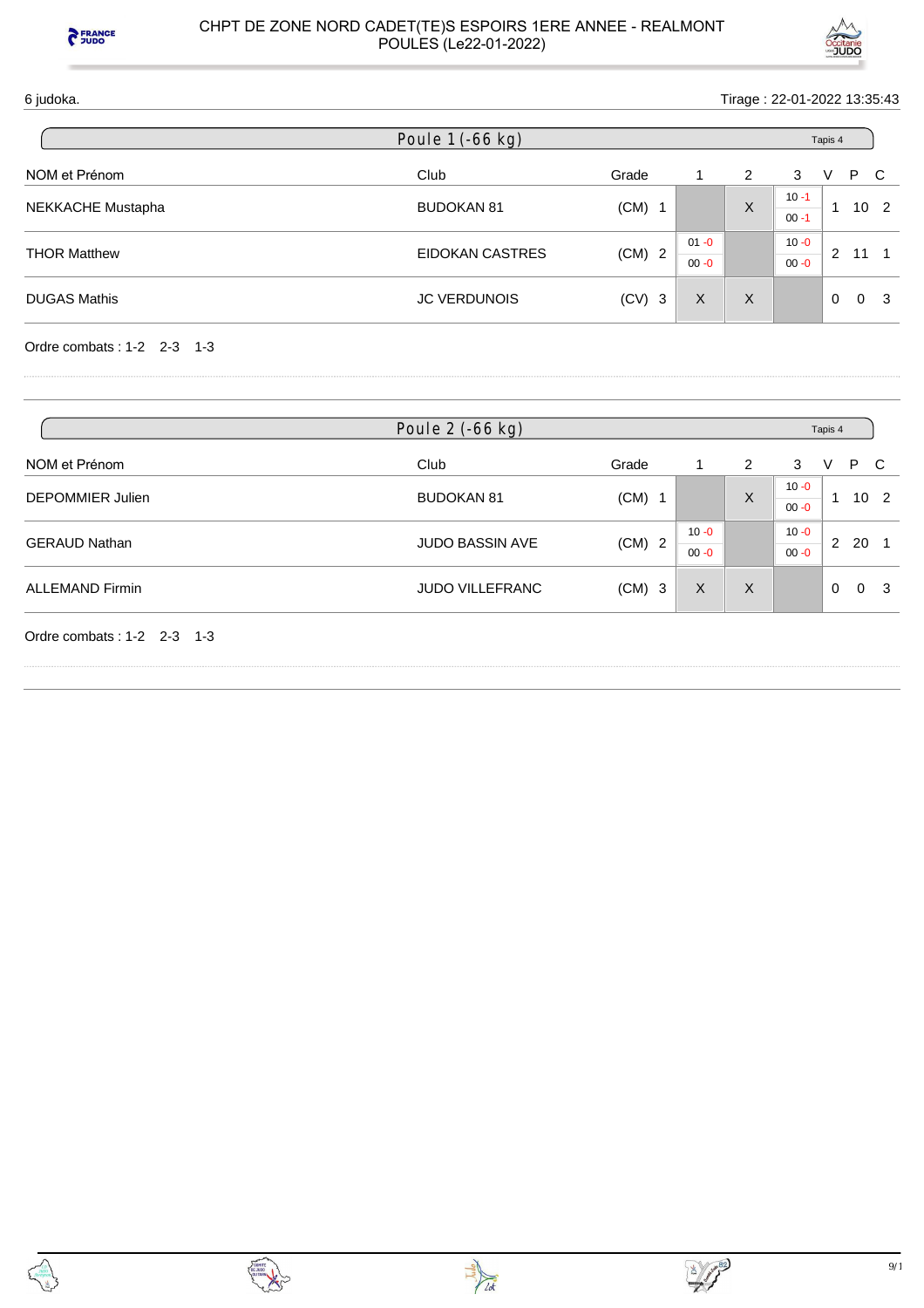





| CLASSEMENT           |                        |  |
|----------------------|------------------------|--|
| 1. THOR Matthew      | <b>EIDOKAN CASTRES</b> |  |
| 2. GERAUD Nathan     | <b>IUDO BASSIN AVE</b> |  |
| 3. DEPOMMIER Julien  | <b>BUDOKAN 81</b>      |  |
| 3. NEKKACHE Mustapha | <b>BUDOKAN 81</b>      |  |